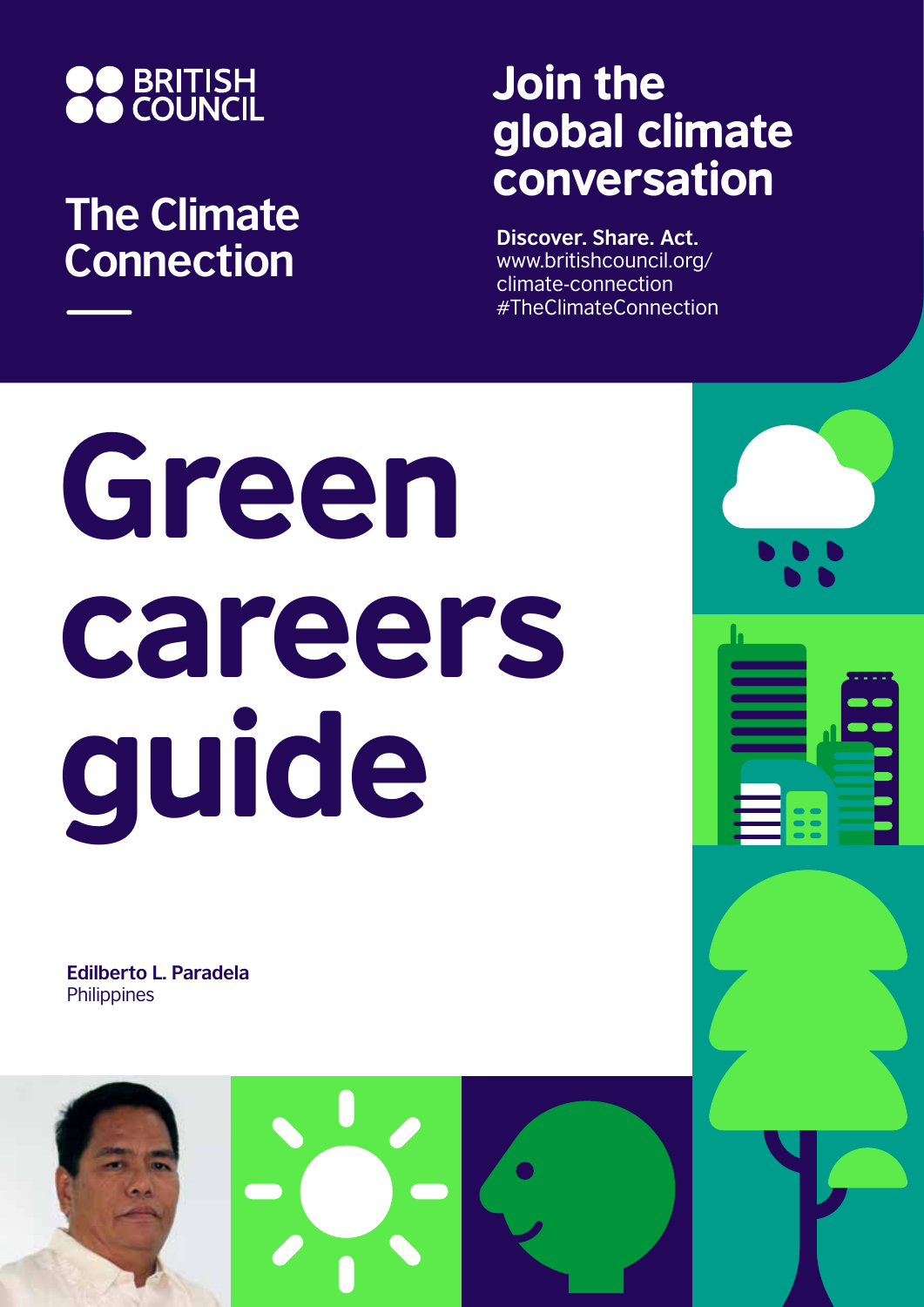### Edilberto L. Paradela Philippines



#### **May we also ask you to please give us your narrative using the following guide questions:**

#### **What did you study in the UK?**

In September 1992, I pursued my MSc degree in Information Technology at Cranfield Institute of Technology (now Cranfield University), Silsoe Campus, Bedford, England. I was very fortunate to be supported by the British Council and accepted by Cranfield University. Computer Applications and Networking in the third world is quiet behind in the developing countries. With the opportunities of studying my graduate program in Information Technology will greatly provide me the skills of using productivity tools in the operations of the Department of Science and Technology Regional Office in Central Visayas, Philippines.

#### **What inspired you to study your subject at university and to work in the green industries?**

In our regional office, I was tasked to adopt/ use productivity tools in the operations of the office as well in bringing science and technology closer to the people. We already thought of going paperless on the use of networking technologies but the issues are the knowledge to introduce and implement it. Reduction of Energy Consumption and Conservation are also in our mindsets.

#### **Why does climate change matter?**

In the advent of industrialization, Massive use of energy/electricity sourced from coal, fossil fuels and natural oil/gases has generated greenhouse gases that resulted to new normal experiences in our climate conditions of having excessive rainfalls and strong weather disturbances that brought massive destructions to our countries.

#### **How did your studies help you get into the career you're in today?**

The MSc IT degree , I earned from the British Council Program has set me directions to learn more, explore more opportunities and challenges, implement programs of enhancing productivity in the government sector. I rose from the ranks from science specialist into a regional director thus lead my career as a government practitioner.

#### **What other experiences and support have you had along the way?**

I also lead in the creation of IT professionals in the government and in the establishment and operation of the Central Visayas Information Sharing among the government institutions in Central Visayas that provide easy access of information, transparency, fast, accurate and highly productive government

#TheClimateConnection www.britishcouncil.org/climate-connection